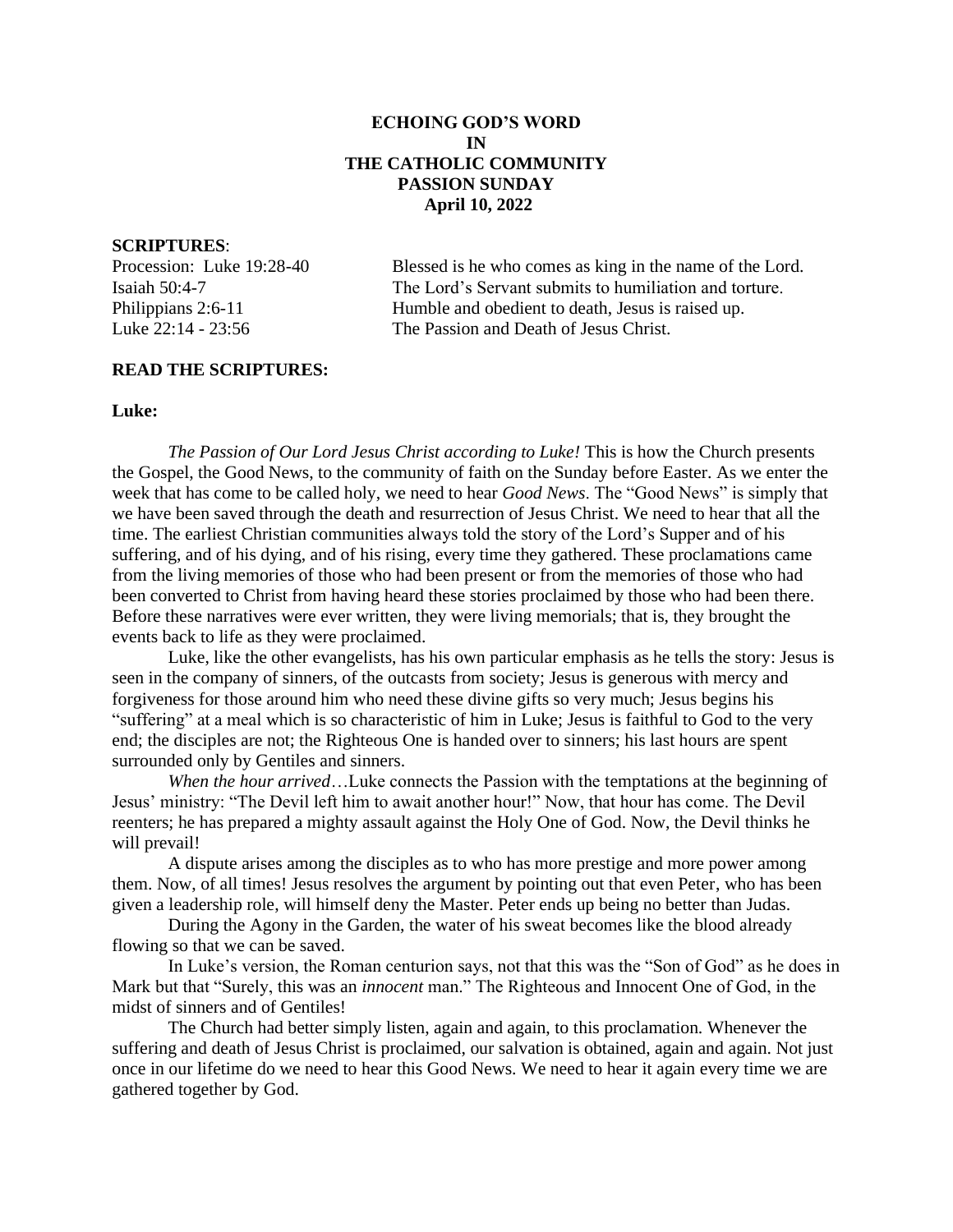## **Luke:**

 Jesus is hailed as a king who comes to the royal city of Jerusalem: hailed by the people, rejected by the leaders, he takes possession of the Temple. He is the Temple. The journey continues. It began with Zechariah in the Temple: Jesus started out for Jerusalem in Chapter 9, v. 51. He is now arriving at his destination. Luke deals with Jesus' mission in geographical terms. He goes toward Jerusalem (the Temple). John will use temporal language: the "hour" of the Lord. With divine knowledge, Jesus orders that a colt be brought. Jesus will enter the city in kingly style: "on a colt which has never yet been ridden." Cloaks are laid on the road. These are the people's most prized possessions, therefore, a sign of their deepest reverence. (Notice: There are no palm branches in Luke's version!)

## **Isaiah:**

 The third Servant Song of the Suffering One: Israel? Isaiah himself? The future Messiah? In the midst of exile and servitude, the Servant maintains confidence in God's love and power. He is an obedient disciple. He will not be abandoned.

#### **Philippians:**

 Every Sunday at Evening Prayer I in the Liturgy of the Hours, the Church prays the great Christ-Hymn from Philippians. Paul exhorts the Christian community to have the same mind as Christ had: humility and service. Then, he goes on to use a hymn probably already in wide circulation among worshipers: "Who, though he was divine, did not consider being like God something to exploit for selfish gain...."

## **QUESTIONS FOR DISCUSSION**

 1. What effect do you think the proclamation of the Passion has on the average person who participates in the liturgy on Palm Sunday? What difference does it make for Holy Week? For Easter? Look back over the past several years and ask yourself, "What impact has the reading of the Passion had on me up to now? Have I been moved by it? Have I been drawn to a deeper commitment to Jesus the Lord? Have I been drawn to a deeper conversion from sin?" Why?

 2. What character(s) do you most identify with this year in the reading of the Passion? Has this changed over the years? Why? Have you ever been tempted to identify with Jesus? That was the point, for the early Church, wasn't it? How does that make it different for you if the author really intended that you identify with Jesus? Point out how we are really shortchanging ourselves if we do not identify with Jesus in his dying so that we may rise with him.

 3. What would the Gospel be like were there no Passion Narrative? Would it still be a "Gospel?" How come the Passion is "Good News?" What is it that is "good" for the Church in this story? What is there that is "good" for us as individuals? Can you imagine the Christian faith without the story of Jesus' crucifixion and death? Why is there no Christianity without the Passion of Jesus? Why is there no human life without its own measure of sorrow and of pain?